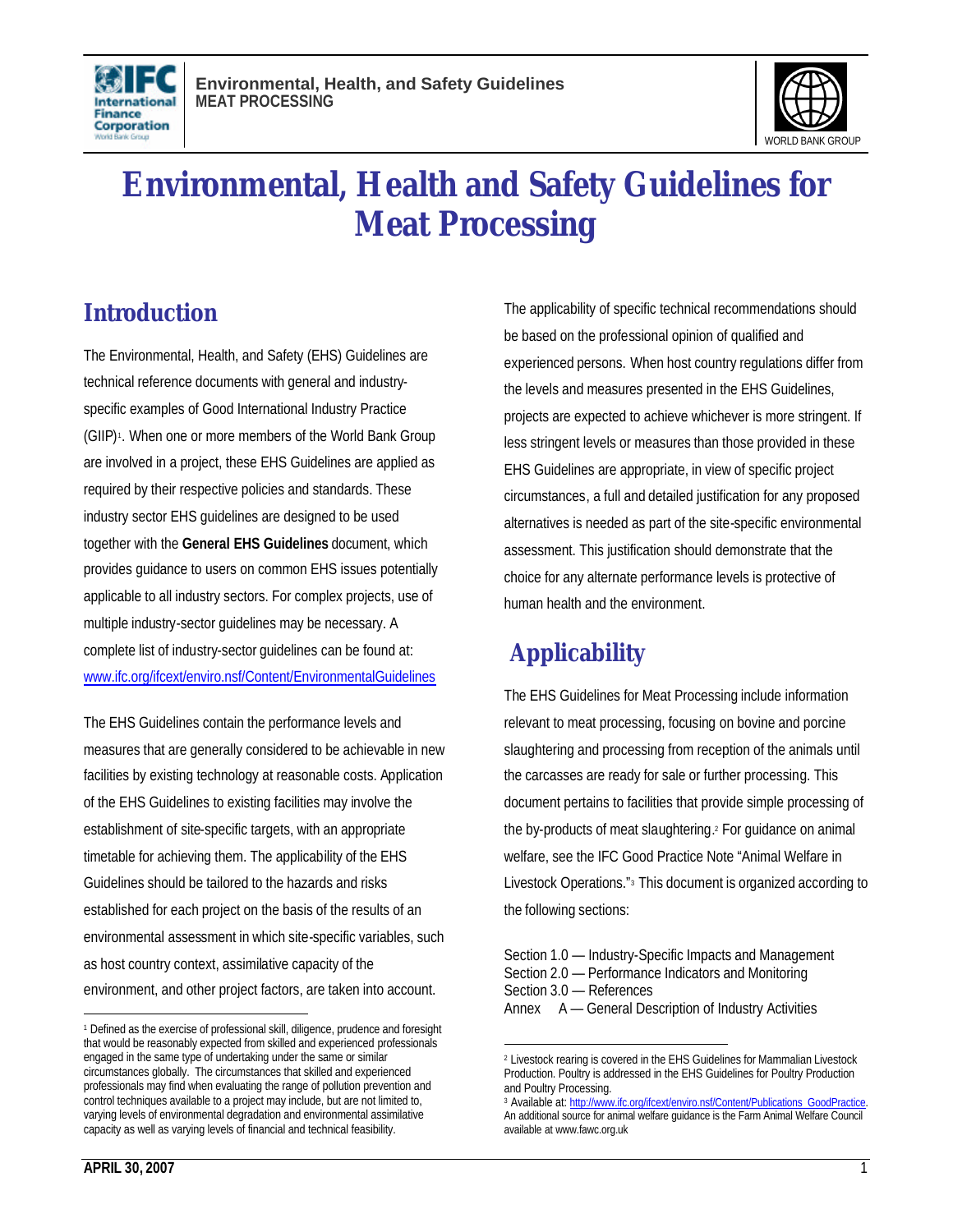



### **1.0 Industry-Specific Impacts and Management**

The following section provides a summary of EHS issues associated with meat processing operations, along with recommendations for their prevention and abatement. Recommendations for the management of EHS issues common to most large industrial facilities during the construction and decommissioning phases are provided in the **General EHS Guidelines**.

#### **1.1 Environment**

Environmental issues specific to meat processing may include the following:

- Solid waste and by-products
- **Wastewater**
- Emissions to air
- Resource consumption

#### **Solid Waste and by-products**

The meat-processing industry slaughters animals to produce primary carcass products, processed cuts, and a variety of byproducts. The rendering industry processes the parts not used for human consumption for technical use and for use as animal feed. This activity may generate large quantities of solid waste including the manure and bedding material generated during animal transport and lairage activities, as well as waste from processing steps. Waste products and by-products of slaughtering processes can generally be divided into the following categories: (1) manure, contents of the rumen and intestines; (2) edible products such as blood and liver; (3) inedible products such as hair, bones, feathers; (4) fat (recovered from the wastewater by means of fat-separators); and (5) non-recoverable waste materials that require final disposal. The quantity of by-products from cattle often exceeds 50 percent of the animal's live weight, and 10 to 20 percent for pigs. 4

#### *Special Risk Materials (SRM)*

Special risk materials (SRM)<sup>5</sup> are tissues in cattle that contain the agent that may transmit bovine spongiform encephalopathy (BSE), transmissible spongiform encephalopathy (TSE), or scrapie disease if reprocessed into animal feed. The human disease, Creutzfeldt-Jakob Disease (vCJD), may result from human consumption of products from animals infected with BSE. Although not typically used for food, processing activities may accidentally result in the mixing of SRM tissue with meat products produced for human consumption. Therefore, SRM should be carefully separated from carcasses before their processing into commercially valuable by-products, whether for human or animal consumption.

Separated SRM should be destroyed through incineration with a minimum gas temperature of 850 °C. Prior to incineration, the material should be reduced to an appropriate particle size and heat-treated according to defined combinations of time, temperature and pressure.<sup>6</sup> Incineration should be conducted in specialized facilities whether on or off site, in accordance with government regulations and relevant permits. Additional information on waste incineration is presented in the **EHS Guidelines for Waste Management Facilities**.

1

<sup>4</sup> Livestock, Environment and Development Initiative (1996)

<sup>&</sup>lt;sup>5</sup> SRM is defined as the skull, brain, nerves attached to the brain, eyes, tonsils, spinal cord and nerves attached to the spinal cord of cattle aged 30 months or older, and the distal ileum (portion of the small intestine) of cattle of all ages. (Health Canada, 2004). SRM according to Regulation No.1774/2002 of the European Parliament: i) Cattle more than 12 months of age: the skull including the brain and eyes; the tonsils; the spinal cord; and the vertebral column except the vertebrae of the tail and the transverse processes of the lumbar vertebrae, but including dorsal root ganglia. Ii) Cattle of all ages: the intestines from the duodenum to the rectum.

<sup>&</sup>lt;sup>6</sup> Additional details on pretreatment specifications are provided in Regulation No. 1774/2002 of the European Parliament. European Community (2002).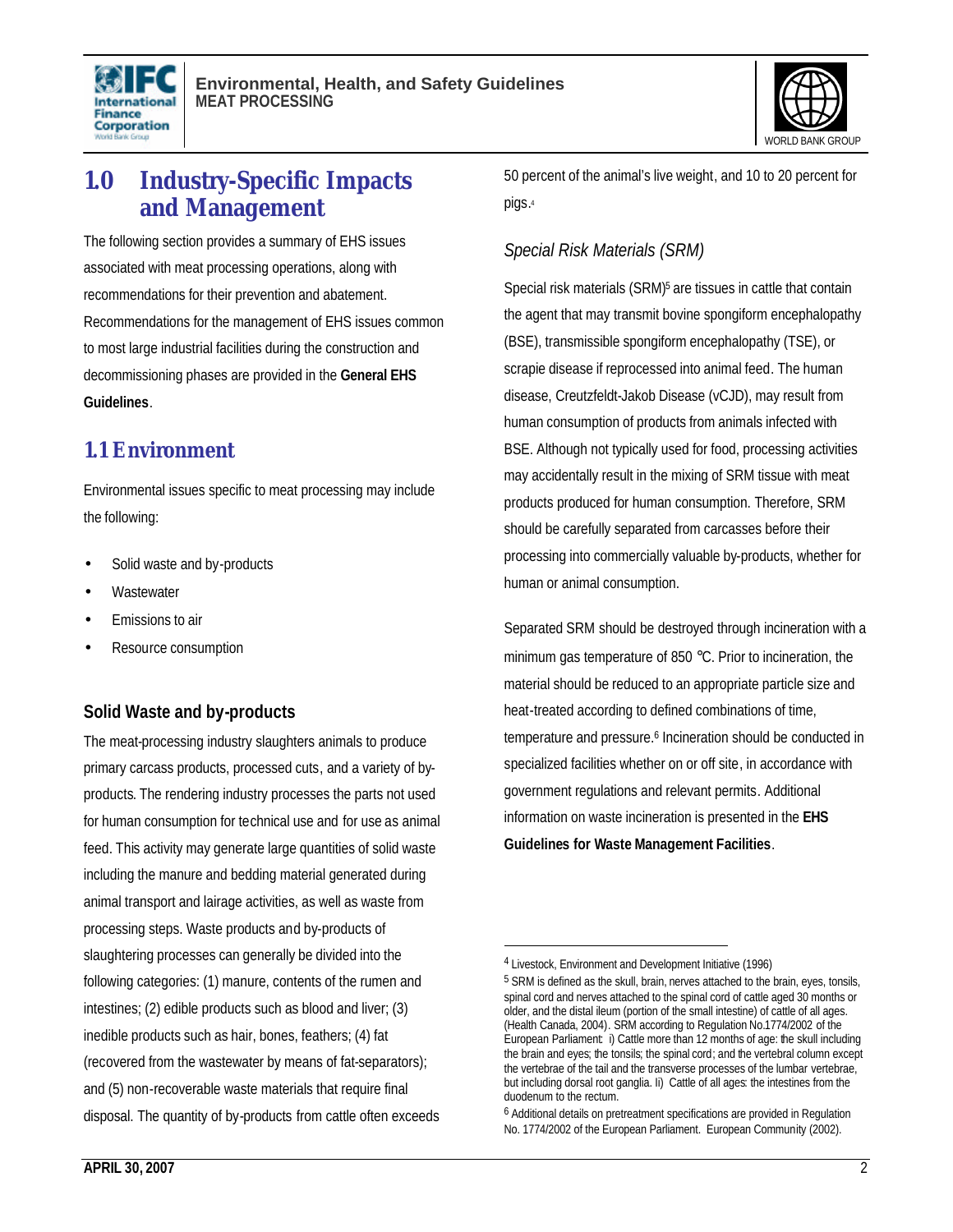



#### *Sick and Diseased Animals*

Animals that die during transport, and sick or dead animals from quarantine pens, should be separated and transported to external facilities in separate containers for treatment and final disposal.<sup>7</sup> Depending on the risk classification of the animal, including whether disease such as BSE is suspected, typical disposal procedures for sick or dead animals include the following:

- Collecting animals not approved by veterinary inspection and segregating them from animal materials sent by the slaughterhouse for off-site rendering.<sup>8</sup> This segregation is necessary because the treatment processes in off-site rendering plants can entail higher pressure, temperature, and duration, in accordance with the risk classifications of the waste materials<sup>9</sup>;
- Storing carcasses until collection to prevent putrefaction, odors, and attraction of vectors, using cooling if necessary. Storage times should be minimized to avoid energy intensive cooling requirements;
- Transformation in a bio-gas or composting plant after pressure sterilization;
- Using a reliable collection company approved by local authorities that disposes of carcasses by rendering, with adequate time, temperature and pressure criteria for sanitization, or incineration / co-incineration depending on the cause of fatality;
- Where no authorized collection of carcasses is available, and after approval of the local veterinary authorities, incinerating or burying carcasses on site if allowed. Whether on site or off site, the burial area should be accessible to earth-moving machinery and have stable, low-permeability soils with sufficient physical separation

l

from houses and water resources to avoid contamination by vapors or leachate from buried, decaying materials.

#### *Reprocessable Solid Animal Waste*

Reprocessing of solid animal waste into commercial by-products should consider the following:

- Specific control measures should be taken to segregate and manage high-risk tissues according to the recommended SRM management practices discussed above;
- Avoid processing of waste materials for same species feeding;
- Use bones, trim, scraps, hooves, horns and other detritus (not otherwise used beneficially for the production of stable meals, for example, bone meal) in-house or sell to third parties;
- Clean stomach for use as food, feed, or pet food;
- Clean intestines for use as food or sausage casings;
- Recover fat from cut-offs, intestines, and hides for use as animal feed, if collected in relatively pure form. Tallow can alternatively be used as a bio-fuel or for soap among other uses;
- Remove mucosa from small pig casings (the mucous membrane of the small intestine) rather than disposing in the wastewater stream. Environmental breakdown of mucosa has a high biochemical oxygen demand (BOD5) and has applications in the pharmaceutical industry for manufacturing heparin. Alternatively, mucosa may be digested anaerobically to produce bio-gas;<sup>10</sup>
- Enhance the quality and value of bovine hides for sale to tanneries. Methods include prevention of livestock bruising during transport and handling, maintenance of lairage areas to keep animals clean, use of rounded knives when

<sup>7</sup> European Community (2002).

<sup>8</sup> European Commission (2005).

<sup>&</sup>lt;sup>9</sup> See footnote 3.

<sup>1</sup> 10 European Commission (2005).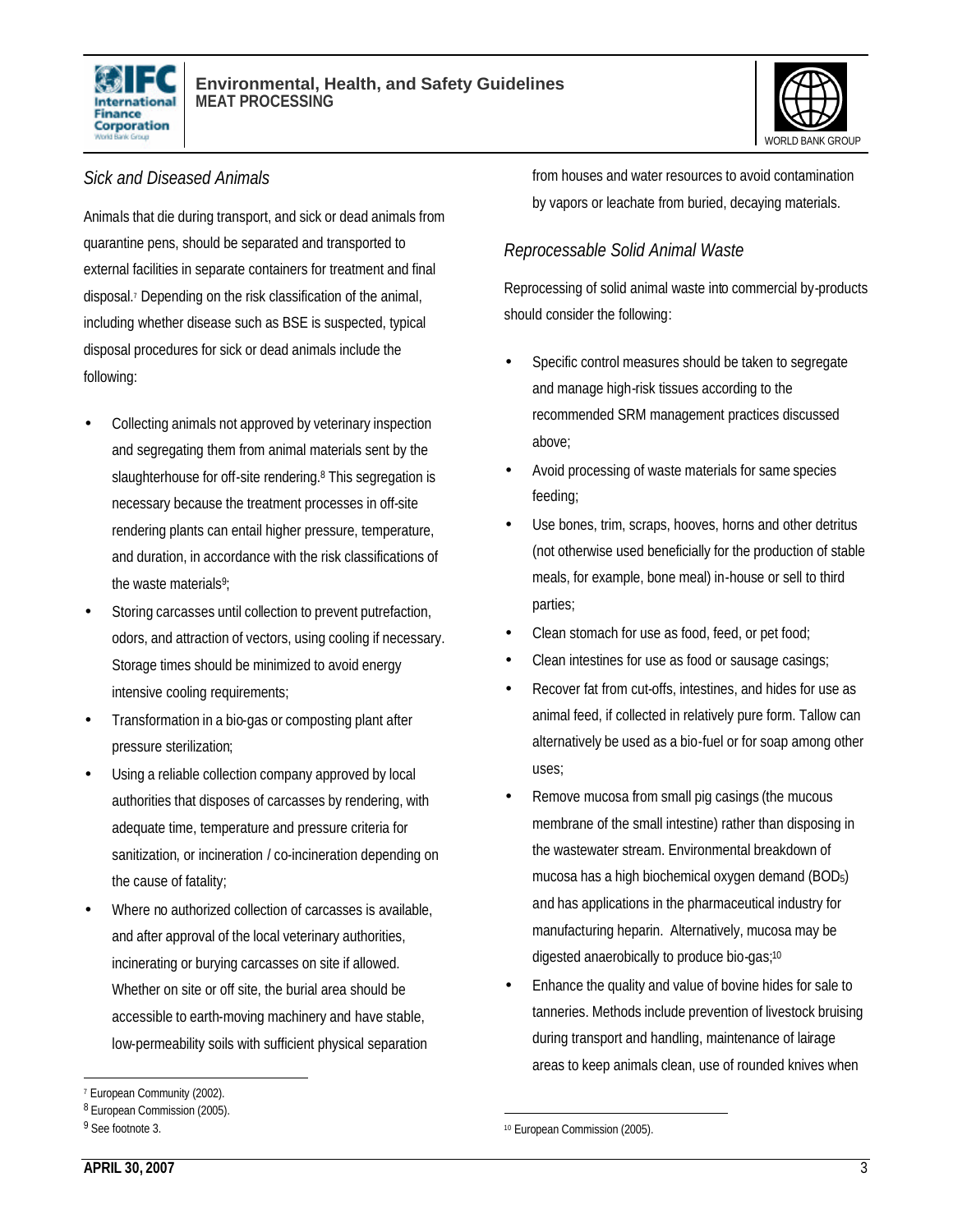



hides are manually removed, and washing / preservation of hides and / or use of refrigeration or proper drying or salting to reduce bacterial degradation during transport to the tannery;

- Curtail animal feeding 12 hours before slaughtering to reduce manure production and reduce the risk of contamination of the carcasses with manure and digestive tract content during slaughter;
- Provide sufficient manure storage capacity until the manure is transported for agricultural and other uses<sup>11</sup>;
- Collect and compost stomach and intestinal contents and manure (preferably removed in "dry" form without mixing into the effluent, and provided it does not come from diseased animals) for use as compost or other agricultural application. In the case of bovine slaughter, the cattle's first stomach has a considerable organic material content (approximately 10, 40, and 50 kg for veal calves less than one-year-old, bulls, and cows, respectively).<sup>12</sup>

#### *Sludge from Wastewater Treatment*

The following measures should be considered to further reduce the volume of waste generated from wastewater treatment processes:

- Segregate wastewater containing manure and digestive tract content (e.g. from reception of live animals, lairage, cleaning of trucks and specific areas in the casing department). Screened materials from these areas can be used as fertilizers on agricultural land;
- Reuse materials that may be separated from pretreatment processes (e.g. screened materials, suspended solids, and emulsified fats from flotation) in the manufacture of high-

quality by-products (e.g. pet food or technical fat for oleochemicals manufacturing);

- Increase the quality of the sludge for possible use as agricultural fertilizer by reducing or eliminating pathogens such as E. coli 0157, campylobacter, and salmonella through controlled aerobic treatment (compost) or anaerobic digestion (bio-gas);
- Treat materials with high organic content (e.g. blood, fat, and manure) anaerobically for the purpose of generating and using bio-gas as an energy source;
- If no other alternatives are feasible, dispose of fat at landfills.

#### **Wastewater**

#### *Industrial Process Wastewater*

Meat processing wastewater typically has a high content of organic material and consequently a high biochemical oxygen demand (BOD) and chemical oxygen demand (COD) due to the presence of blood, tallow, and mucosa. Wastewater may have a high content of nitrogen (from blood) and phosphorus, in addition to pathogenic and non-pathogenic viruses and bacteria, and parasite eggs. Detergents and disinfectants, including acid, alkaline, and neutral compounds, disinfectants, and liquid paraffin, may enter the wastewater stream after application during facility-cleaning activities.

Recommended management techniques for pollution prevention of wastewater include:

- Prioritize the removal of solid waste before it enters the wastewater stream:
	- o Use floor drains and collection channels with grids, screens, and / or traps to reduce the amount of solids entering the wastewater stream

<sup>11</sup> Further information regarding manure storage is available from the Livestock and Poultry Environmental Stewardship Curriculum, at http://www.lpes.org/Lessons/Lesson21/21\_2\_sizing\_storage.pdf

<sup>12</sup> Sorlini in European Commission (2005).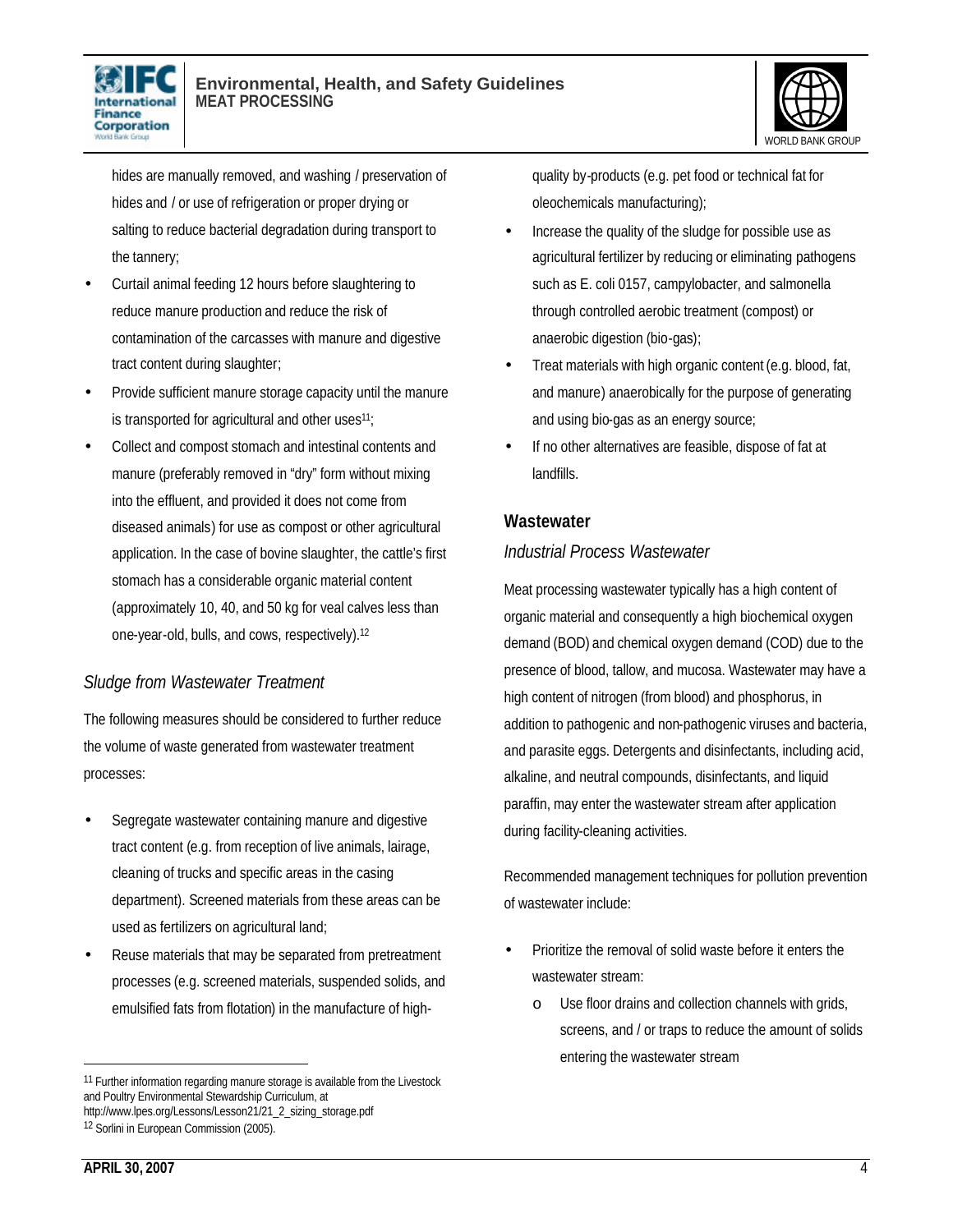



- o Collect blood for use in food, feed or in the pharmaceutical industry.<sup>13</sup>
- o Manure from the stockyard and from vehicle cleaning should be removed while in solid form;
- o Stomach and intestine contents should be removed and transported in a dry state by pumps, screw conveyers or trolleys to outdoor storage and collection points for further recycling. Offal should be transported by vacuum or compressed air systems;
- o Prevent direct runoff to water courses, especially from lairage and manure storage areas;
- Apply appropriate tank and equipment cleaning procedures. Clean in Place (CIP) cleaning procedures are useful to reduce chemical, water and energy consumption in cleaning operations;
- Choose cleaning agents that do not have adverse impacts on the environment in general, on wastewater treatment unit processes, or on sludge quality for agricultural application. Prevent the use of agents that contain active chlorine or prohibited, banned or restricted chemicals. Optimize agent use through correct dosage and application (e.g. CIP);
- Implement integrated pest and vector management programs and maximize vector control through mechanical means (e.g. traps, and use of mesh on doors and windows) to avoid or minimize the introduction of chemicals potentially harmful to the wastewater treatment process or the sludge quality.

#### *Process Wastewater Treatment*

Techniques for treating industrial process wastewater in this sector include grease traps, skimmers or oil water separators for separation of floatable solids; sedimentation for suspended solids reduction using clarifiers; biological treatment, typically anaerobic followed by aerobic treatment, for reduction of soluble organic matter (BOD); biological nutrient removal for reduction in nitrogen and phosphorus; chlorination of effluent when disinfection is required; dewatering and disposal of residuals; in some instances composting or land application of wastewater treatment residuals of acceptable quality may be possible. Additional engineering controls may be required to (i) remove parasitic eggs or spores from influent that may pass through treatment system untreated, and (ii) contain and neutralize nuisance odors. Management of industrial wastewater and examples of treatment approaches are discussed in the **General EHS Guidelines**. Through use of these technologies and good practice techniques for wastewater management, facilities should meet the Guideline Values for wastewater discharge as indicated in the relevant table of Section 2 of this industry sector document.

#### *Other Wastewater Streams & Water Consumption*

Guidance on the management of non-contaminated wastewater from utility operations, non-contaminated stormwater, and sanitary sewage is provided in the **General EHS Guidelines**. Contaminated streams should be routed to the treatment system for industrial process wastewater. Elevated consumption of high-quality water, which is an important element of food safety, is often characteristic of the meat processing industry. Water is used for watering and washing livestock, cleaning vehicles, dehairing and rind treatment of pigs, rinsing carcasses and byproducts, and cleaning and disinfecting equipment and process areas. Recommendations to reduce water consumption,

<sup>13</sup> Blood collection is the single most efficient clean technology measure for wastewater, because liquid blood has a high nitrogen content (30 g/l), COD (400 g/l), and BOD (200 g/l). Blood from slaughtered animals may be collected over a trough. The trough should prevent water from entering the blood tank during cleaning. Sufficient time should be allowed for dripping and drip collection. If the blood is to be used in products for human consumption, a hollow knife with suction can be applied to obtain high-quality blood. This method, however, gives a lower recovery yield and increases the blood volume entering the wastewater stream.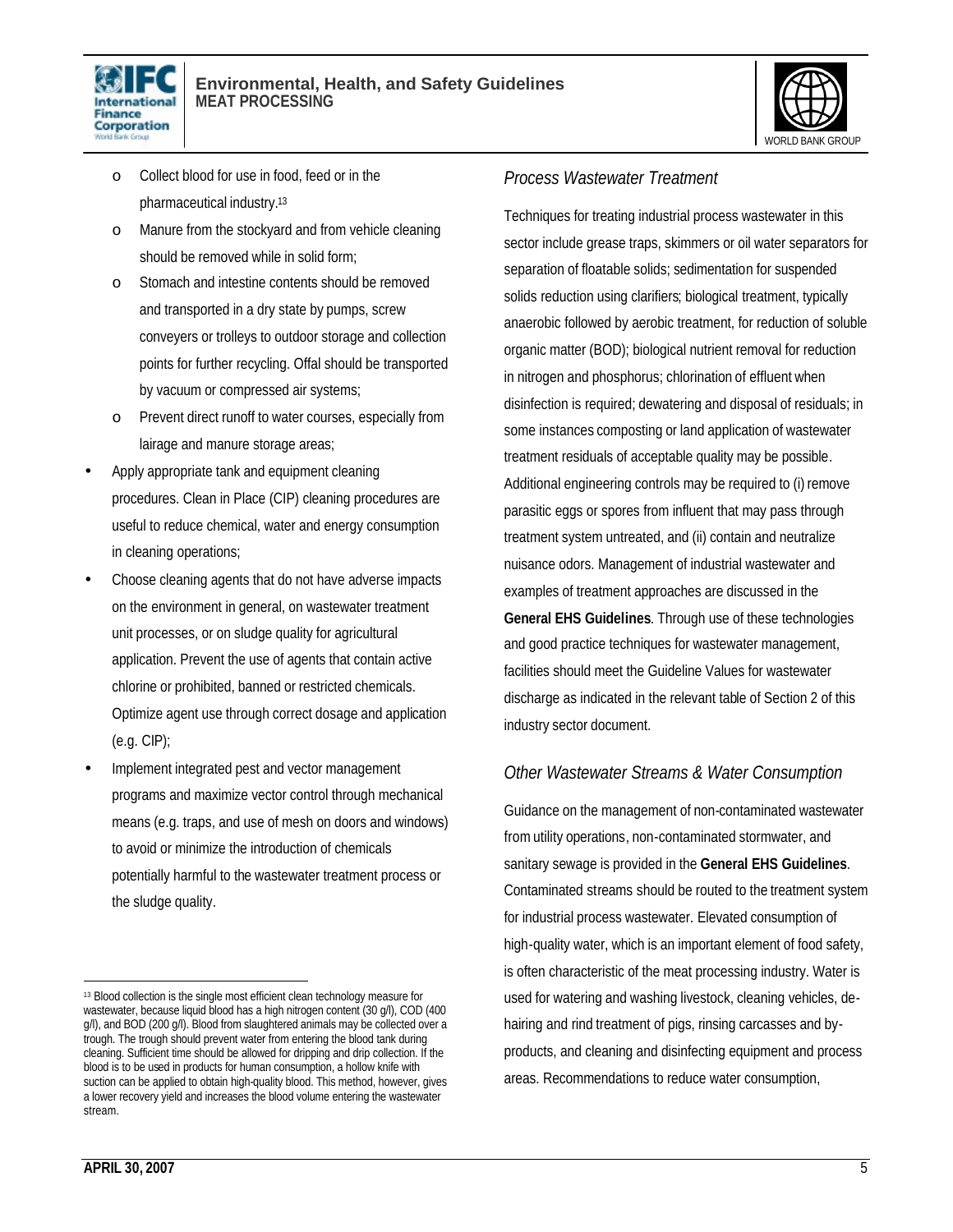



especially where it may be a limited natural resource, are provided in the **General EHS Guidelines**.

#### **Emissions to Air**

Odor may often be the most significant form of air pollution in meat processing. Major process odor sources include singeing, scalding, lairage, wastewater treatment and rendering. The latter is an evaporative process that produces condensate with a foul odor. Particulate emissions are typically not significant, although they may be emitted during singeing and meatsmoking processes. Livestock handling areas also may be a source of organic dust depending on the management of fugitive dust.

#### *Odor Prevention*

- Consider the location of new facilities, taking into account proper distances to neighbors and the propagation of odors;
- Pasteurize organic material before processing it to halt biological processes that generate odor;
- Install rendering equipment in closed spaces and operate under negative pressure compared to ambient air conditions;
- Minimize the inventory of raw carcasses, waste and byproducts and store it for short periods of time in a cold, closed, well-ventilated place;
- Seal off animal by-products (e.g. in covered leak-proof containers or vehicles) during transport, loading unloading, and storage activities. Transport blood in insulated containers to reduce temperature increase;
- Clean pens and livestock yards on a timely basis;
- Empty and clean fat traps frequently;
- Add oxidants such as nitrates to stored waste and effluent, (e.g. in settling ponds). The nitrates are added in powder or granulate form and the resulting chemical reaction reduces odor levels;

• Unload containers containing animal by-products within an enclosed building that is equipped with extraction ventilation connected to odor abatement devices.

#### *Odor Control*

Odor abatement may include one or more of the following techniques depending on the location of the facility and proximity of other industrial, commercial or residential areas:

- Post-combustion of flue gases from the singeing and meatsmoking processes;
- Use of exhaust stack heights from rendering and smoking processes that are consistent with practices as described in the **General EHS Guidelines**;
- Use of wet scrubbers to remove odors with a high affinity to water, such as ammonia emitted during the rendering process;
- Condensation of vapors from rendering process combined with scrubbers
- Convey non-condensable gases to the boiler, and pass the low intensity / high volume odors through a biofilter;
- Burn whole vapor gases in a thermal oxidizer and pass the low intensity / high volume odours trough a biofilter

#### *Dust / Particulates*

Dust and particulates are mainly associated with livestock handling and singeing activities. The recommended prevention and control techniques include the following:

- Clean and maintain a sufficient level of humidity in pens and livestock yards;
- Reduce fugitive dust by minimizing surface areas with exposed soil surfaces, and by planting hedges or erecting fences to minimize wind turbulence;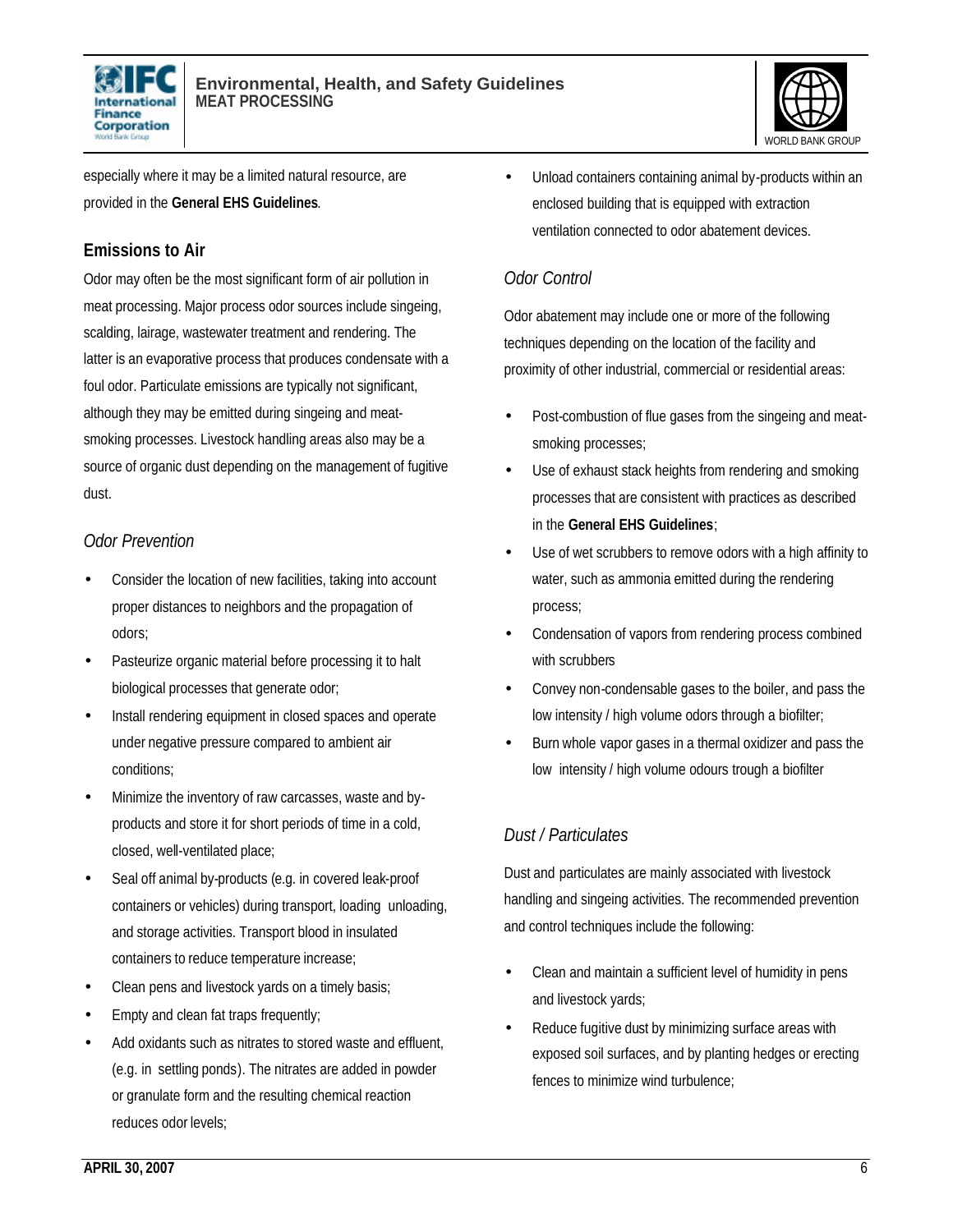



Use liquefied petroleum gas or natural gas instead of fuel oil in the singeing process.

#### **Energy Consumption**

Meat processing facilities use energy to heat water and produce steam for process applications and for cleaning purposes, as well as for operation of miscellaneous electrical equipment, refrigeration, and air compressors. In addition to the energy efficiency recommendations presented in the **General EHS Guidelines,** recommended improvements in the meat processing sector may include:

- Generating bio-gas in anaerobic wastewater digestion and utilizing this fuel for boilers or for electric power generation;
- Covering and insulating scalding tanks, controlling water levels, re-circulating water, using steam instead of scalding for pig processing, and using insulated sterilizers to sterilize knives;
- Improving cooling efficiency by insulating refrigeration room / areas and doors, installing an automatic door-closing mechanism (e.g. micro switches), applying airlocks, and setting alarms to go off when chill room doors and external loading doors are left open;
- Recovering evaporative energy in the rendering process through the use of multi-effect evaporators14;
- Using automated systems that ensure that the singeing flame is on only when an animal carcass is present.

### **1.2 Occupational Health and Safety**

Occupational health and safety hazards for meat processing are similar to those of other industrial facilities. Recommendations for the management of these issues can be found in the **General EHS Guidelines**. In addition, occupational health and

safety issues that may be specifically associated with meat processing operations include the following:

- Physical hazards
- Biological hazards
- Chemical hazards
- Exposure to heat, cold and radiation
- Exposure to sources of noise

#### **Physical Hazards<sup>15</sup>**

Physical hazards include exposure to same-level fall hazards due to slippery conditions, the use of machines and tools, principally for cutting purposes, and the potential for strains from the handling of live animals and carcasses.16 Guidance on general workplace conditions, including design and maintenance of working and walking surfaces to prevent slips and falls, are presented in the **General EHS Guidelines**. Additional industry-specific recommendations are presented below.

#### *Machine / Tool Safety*

1

Equipment safety issues are mainly associated with the use of knives, mechanical saws, packaging equipment, and mincers. Cuts may be caused by sharp bones and edges on process equipment (e.g. stainless steel basins). Recommendations for accident prevention from equipment use include:

• Providing workers with training in the proper use of cutting equipment (including the proper use of machine safety devices) and personal protective equipment (PPE) such as metallic gloves and leather aprons for cutting activities;

<sup>15</sup> Further detailed information regarding physical hazards of meat processing, and recommended prevention and control guidance, is available from SafeWork SA, Government of South Australia, at:

http://www.safework.sa.gov.au/contentPages/Industry/MeatProcessing/default.ht m

<sup>16</sup> These injuries account for 80 percent of reported occupational illnesses in Danish pig and cattle slaughterhouses measured over a five-year period from 1999–2004. Arbejdstilsynet (2005).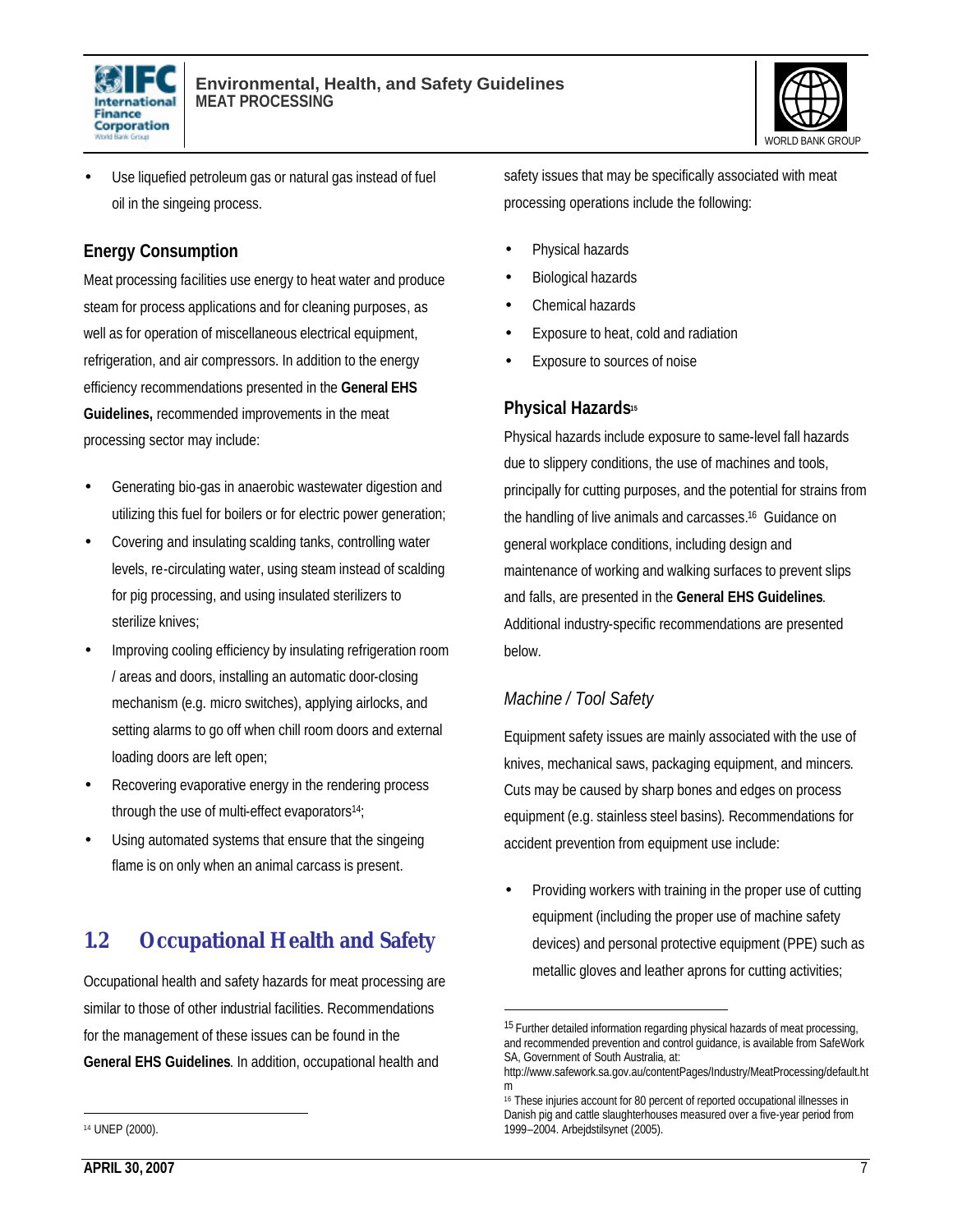



- Ensuring that ritual slaughter is carried out by individuals who have received the correct training and have subsequently been approved to slaughter animals;
- Designing a proper slaughterhouse floor that is slip-proof when wet.

#### *Lifting, Carrying, Repetitive Work, and Work Postures*

Meat processing activities may include a variety of situations in which workers can be exposed to lifting, carrying, and repetitive work and work posture injuries. Such situations include manual handling of live animals in the stables, removal and handling of manure and other solid wastes, handling of carcasses including pushing, pulling, hanging up, and taking down from the sliding rails, and manually lifting boxes with meat or bones. Additional situations of repetitive work may include the boning process, operation of machinery like slicing machines or vacuum packing machines, packing work, and cleaning of intestines. Recommendations for the management of these hazards include:

- Training workers in proper live animal handling methods including the use of structures and equipment for handling and restraining animals;
- Designing appropriate pen / lairage / livestock yards such that the animals can be calmly moved into the facility, and which allows for escape routes for the workers;
- Conducting stunning of cattle in a controlled setting (e.g. stun-box).

#### **Biological Hazards**

Exposure to biological and microbiological agents (e.g. Brucellosis<sup>17</sup>) may be associated with inhalation and ingestion of dust and aerosols during manure handling in the lairage, pens and livestock yards, as well as through incidental ingestion and dermal contact during carcass handling, intestine cleaning, handling of stomach contents, and waste and wastewater management operations. Exposure to dust from the spices used in meat processing may also act as an irritant or as an allergen.

Recommended techniques to manage exposure to dust in general, as well as biological and microbiological agents, are addressed in the **General EHS Guidelines**. Recommendations specific to meat processing and rendering include:

- Avoiding dust and aerosol generating activities (e.g. use of compressed air or high pressure water for cleaning) and where they cannot be avoided providing proper ventilation of enclosed or semi-enclosed areas to reduce or eliminate exposure to dust and aerosols;
- Providing workers with PPE that is appropriate for the activity (e.g. protective clothing, gloves and masks) for workers in intestine and stomach cleaning operations;
- Ensuring physical segregation of work and welfare facilities to maintain worker personal hygiene;
- Designing holding areas for detained animals and high-risk materials to avoid direct contact with workers and ensuring that all waste materials, including those from rejected animals, are removed daily.

#### **Chemicals**

Exposure to chemicals (including gases and vapors) may occur during handling of chemicals related to cleaning and disinfecting process areas and lairage / livestock yards. In addition to the recommendations for the management of chemical hazards presented in the **General EHS Guidelines**, the following recommendations should be considered in the context of meat processing:

<sup>17</sup> Brucellosis is an infectious disease caused by bacteria. *Brucella* bacteria may be passed by animals. Humans may become infected by eating or drinking something that is contaminated with **Brucella**, breathing in the organism (inhalation), or having the bacteria enter the body through skin wounds. Contamination of skin wounds and inhalation may pathways for contamination for persons working in slaughterhouses and / or meat packing plants.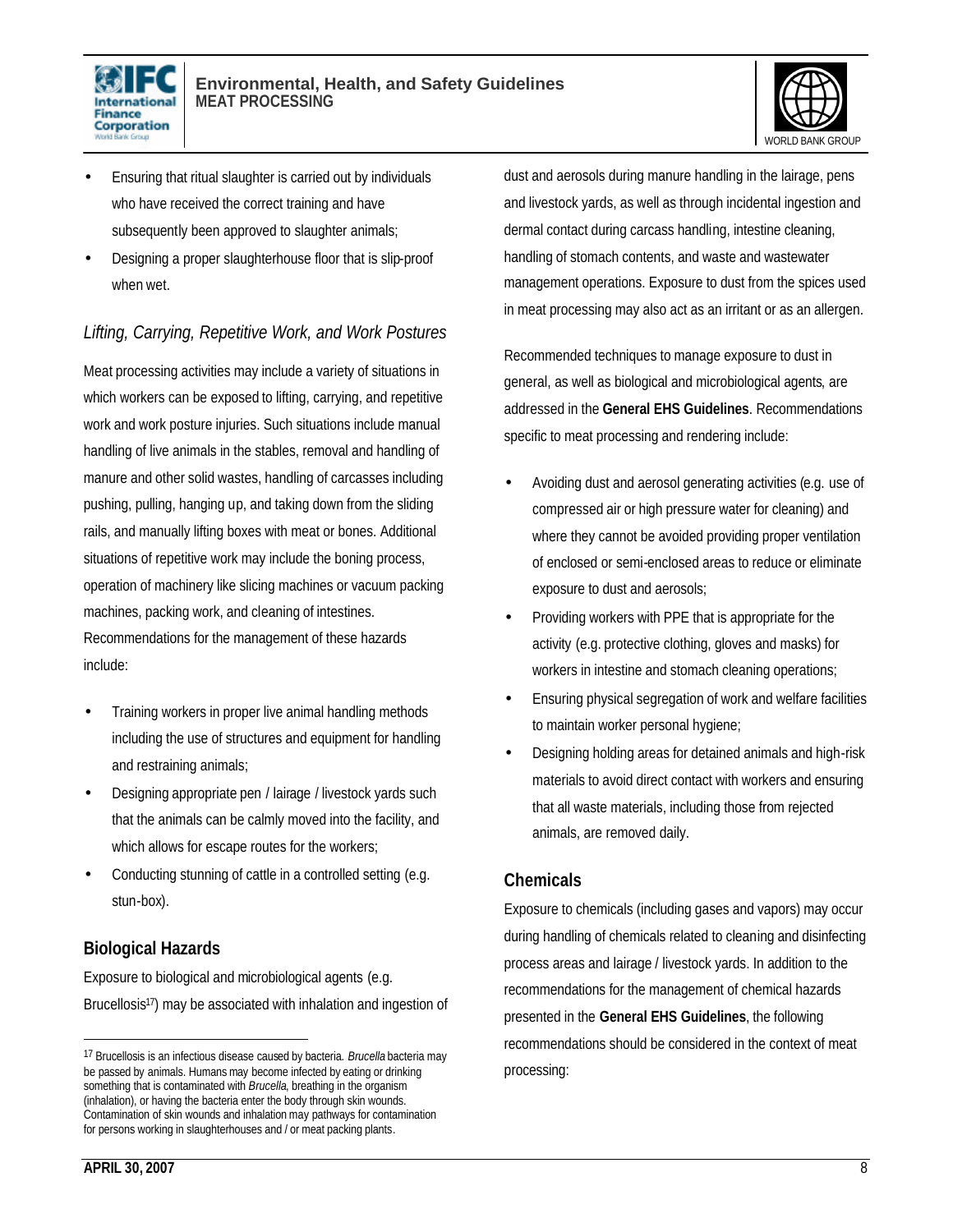



- Take precautions (as described in the **General EHS Guidelines**) when handling and storing detergents and disinfectants. Chemicals should not be stored or transported with food or beverages, and should be secured in a locked and clearly identified area;
- Prevent seasonal and other temporary workers from working with chemicals until they have been fully trained;
- Provide respiratory protection and impermeable clothing for use during disinfection of pens and lairage areas.

#### **Heat, Cold, and Radiation**

Workers may be exposed to fluctuating internal climatic conditions, including heat and radiation from scalding, singers, brushing, black scrapers, and flame off, and cold from refrigerated rooms. Recommendations for the management of these hazards can be found in the **General EHS Guidelines**.

#### **Noise and Vibrations**

Occupational noise and vibration exposure sources include electrical stunning of pigs, electric saws, steam, condensers, ventilation, banging of equipment, and pressurized air equipment. Recommendations for the management of noise and vibration hazards can be found in the **General EHS Guidelines**.

### **1.3 Community Health and Safety**

Community health and safety impacts during the construction and decommissioning of slaughterhouses are common to those during the construction of other industrial facilities, and are discussed in the **General EHS Guidelines**.

Community health and safety impacts during the operation phase common to most industry sectors, including those related to traffic safety from transport of raw materials and finished product, are discussed in the **General EHS Guidelines**. Industry-specific issues with the potential to impact the community or the public at large may include those associated

with the potential presence of pathogens or microbes (e.g. Brucellosis) in processed meat.

#### **Food Safety Impacts and Management**

A food product recall brought about because of contaminated or adulterated food products found in commerce that are attributable to a specific company can damage a viable business. If a company can trace its products to specific lot numbers then recall is a matter of removing all foods associated with specific lot numbers. Without this ability the business may be destroyed. With a robust food safety program in place a company can protect itself from product adulteration, contamination and the impacts of food recalls.

Meat processing should therefore be performed according to internationally recognized food safety standards consistent with the principles and practice of Hazard Analysis Critical Control Points (HACCP)18 and Codex Alimentarius.<sup>19</sup> Recommended food safety principles include:

- Respect "clean" and "dirty" zoning, designed in accordance with HACCP prerequisites (e.g. sanitary standard operating procedures) as discussed below;
- Ensure the cooling chain is unbroken for sensitive products requiring refrigeration;
- Facilitate tracing of like animal parts, so that all materials from carcasses detained by veterinary inspection can be removed;
- Ensure animal traceability systems continue to track products once released into commerce;
- Ensure efficient veterinary inspection, including examination of medical certificates (e.g. verification markings, tagging) for the animals;

1

<sup>18</sup> International Standards Organization (2005).

<sup>19</sup> Food and Agriculture Organization and World Health Organization (1962– 2005).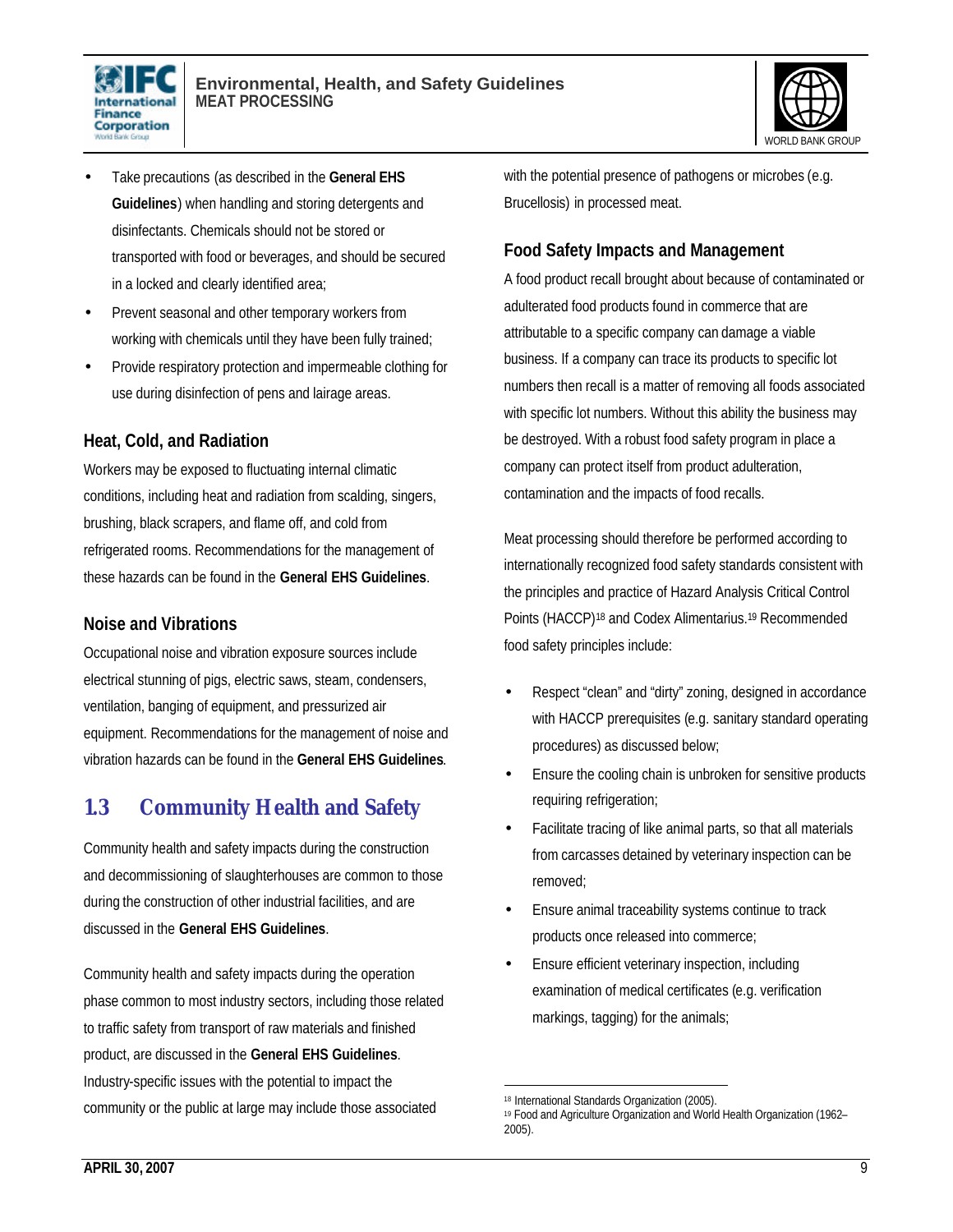



- Comply with veterinary and local environmental regulation and precautions for waste, sludge, manure, and byproducts;
- Full institutionalization of HACCP prerequisites including:
	- o Sanitation
	- o Good management practices
	- o Pest control
	- o Chemical control
	- o Allergen control
	- o Customer complaints mechanism
	- o Traceability and recall.

### **2.0 Performance Indicators and Monitoring**

#### **2.1 Environment**

Table 1 presents effluent guidelines for this sector. Guideline values for process emissions and effluents in this sector are indicative of good international industry practice as reflected in relevant standards of countries with recognized regulatory frameworks. These guidelines are achievable under normal operating conditions in appropriately designed and operated facilities through the application of pollution prevention and control techniques discussed in the preceding sections of this document. These levels should be achieved, without dilution, at least 95 percent of the time that the plant or unit is operating, to be calculated as a proportion of annual operating hours. Deviation from these levels in consideration of specific, local project conditions should be justified in the environmental assessment.

Effluent guidelines are applicable for direct discharges of treated effluents to surface waters for general use. Site-specific discharge levels may be established based on the availability and conditions in use of publicly operated sewage collection and treatment systems or, if discharged directly to surface waters,

on the receiving water use classification as described in the **General EHS Guidelines**.

Emissions guidelines are applicable to process emissions. Combustion source emissions guidelines associated with steam- and power-generation activities from sources with a capacity equal to or lower than 50 MWth are addressed in the **General EHS Guidelines** with larger power source emissions addressed in the **EHS Guidelines for Thermal Power**. Guidance on ambient considerations based on the total load of emissions is provided in the **General EHS Guidelines**.

| Table 1. Effluent levels for meat processing |                                              |                        |  |
|----------------------------------------------|----------------------------------------------|------------------------|--|
| <b>Pollutants</b>                            | <b>Units</b>                                 | <b>Guideline Value</b> |  |
| рH                                           | рH                                           | $6 - 9$                |  |
| BOD <sub>5</sub>                             | mg/l                                         | 50                     |  |
| COD                                          | mg/l                                         | 250                    |  |
| <b>Total nitrogen</b>                        | mg/l                                         | 10                     |  |
| <b>Total phosphorus</b>                      | mg/l                                         | $\overline{2}$         |  |
| Oil and grease                               | mg/l                                         | 10                     |  |
| <b>Total suspended solids</b>                | mq/l                                         | 50                     |  |
| Temperature increase                         | $^{\circ}C$                                  | < 3 <sup>b</sup>       |  |
| Total coliform bacteria                      | MPN <sup>a</sup> / 100 ml                    | 400                    |  |
| Active Ingredients /<br><b>Antibiotics</b>   | To be determined on a case specific<br>basis |                        |  |
| Notes:                                       |                                              |                        |  |

a MPN = Most Probable Number

**b** At the edge of a scientifically established mixing zone which takes into account ambient water quality, receiving water use, potential receptors and assimilative capacity

#### **Resource Use and Waste**

The following Tables 2 and 3 provide examples of resource consumption indicators for energy and water, in addition to waste generation in this sector. Industry benchmark values are provided for comparative purposes only and individual projects should target continual improvement in these areas.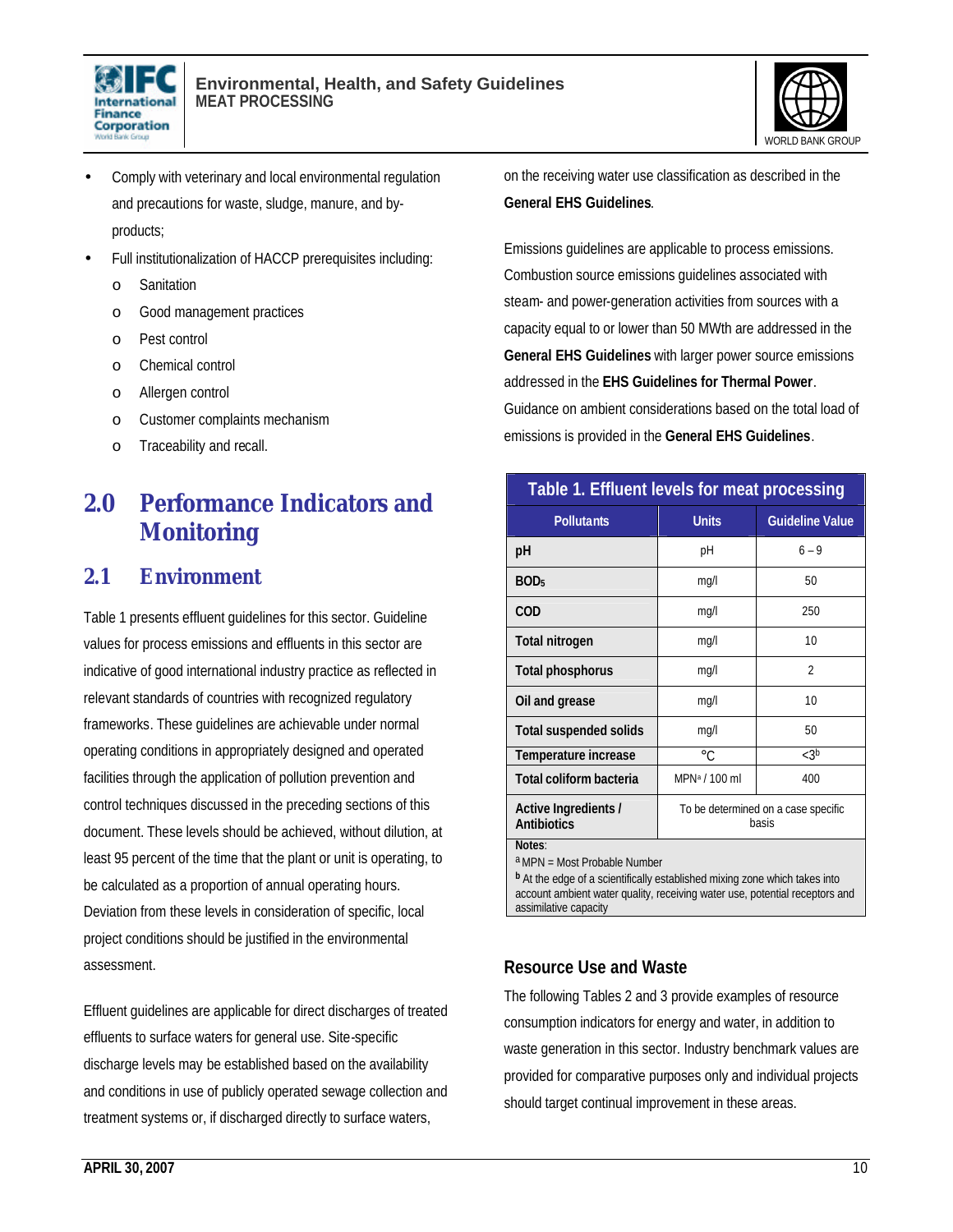



| Table 2. Waste generation.                                                                              |                       |                              |  |
|---------------------------------------------------------------------------------------------------------|-----------------------|------------------------------|--|
| Outputs per unit of<br>product                                                                          | <b>Mass load unit</b> | <b>Industry</b><br>benchmark |  |
| Solid organic waste                                                                                     | kg/ head cattle       | 58ª                          |  |
| By-products for<br>rendering                                                                            | kg/ head cattle       | 110a                         |  |
| Solid organic waste                                                                                     | kg/ head pig          | 2.2a                         |  |
| By-products for<br>rendering                                                                            | kg/ head pig          | 20.8 <sup>a</sup>            |  |
| <b>Blood collection</b>                                                                                 | L/head cattle         | $10 - 20b$                   |  |
| <b>Blood collection</b>                                                                                 | L/head pig            | $2 - 4b$                     |  |
| NOTES:<br><sup>a</sup> From Nordic Council of Ministers (2001).<br><b>b</b> European Commission (2005). |                       |                              |  |

| Table 3. Resource and energy consumption.                                                                                                                   |                                                    |                                                          |  |
|-------------------------------------------------------------------------------------------------------------------------------------------------------------|----------------------------------------------------|----------------------------------------------------------|--|
| Inputs per unit of<br>product                                                                                                                               | <b>Mass load unit</b>                              | <b>Industry</b><br><b>benchmarka</b>                     |  |
| Energy<br>(fuel and electricity)<br>consumption                                                                                                             | kWh/t cattle<br>carcass<br>kWh/t pig carcass       | 90-1094<br>(cattle)<br>$110 - 760$ (pig)                 |  |
|                                                                                                                                                             | kWh/t raw<br>materials                             | $400 - 650$<br>(dry rendering)<br>570<br>(wet rendering) |  |
| <b>Water consumption</b><br>per unit of<br>production <sup>a</sup>                                                                                          | m <sup>3</sup> /t carcass                          | $1.62 - 9$<br>(cattle)<br>$1.6 - 8.3$<br>(piq)           |  |
|                                                                                                                                                             | $m^3/t$ raw<br>materials                           | $0.5 - 1$<br>(rendering)                                 |  |
| <b>Materials</b>                                                                                                                                            | Detergent<br>consumption<br>kg/t cattle<br>carcass | 0 <sub>2</sub>                                           |  |
| Source: European Commission. 2005.<br>a Water consumption m <sup>3</sup> /t of slaughtered animal: 1.74 registered in case<br>study in Bolivia (CPTS, 2005) |                                                    |                                                          |  |

#### **Environmental Monitoring**

Environmental monitoring programs for this sector should be implemented to address all activities that have been identified to have potentially significant impacts on the environment, during normal operations and upset conditions. Environmental monitoring activities should be based on direct or indirect indicators of emissions, effluents, and resource use applicable to the particular project.

Monitoring frequency should be sufficient to provide representative data for the parameter being monitored. Monitoring should be conducted by trained individuals following monitoring and record-keeping procedures, and using properly calibrated and maintained equipment. Monitoring data should be analyzed and reviewed at regular intervals and compared with the operating standards so that any necessary corrective actions can be taken. Additional guidance on applicable sampling and analytical methods for emissions and effluents is provided in the **General EHS Guidelines**.

### **2.2 Occupational Health and Safety**

#### **Occupational Health and Safety Guidelines**

Occupational health and safety performance should be evaluated against internationally published exposure guidelines, of which examples include the Threshold Limit Value (TLV®) occupational exposure guidelines and Biological Exposure Indices (BEIs®) published by American Conference of Governmental Industrial Hygienists (ACGIH),20 the Pocket Guide to Chemical Hazards published by the United States National Institute for Occupational Health and Safety (NIOSH),<sup>21</sup> Permissible Exposure Limits (PELs) published by the Occupational Safety and Health Administration of the United

<sup>&</sup>lt;sup>20</sup> Available at: http://www.acgih.org/TLV/ and http://www.acgih.org/store/

<sup>21</sup> Available at: http://www.cdc.gov/niosh/npg/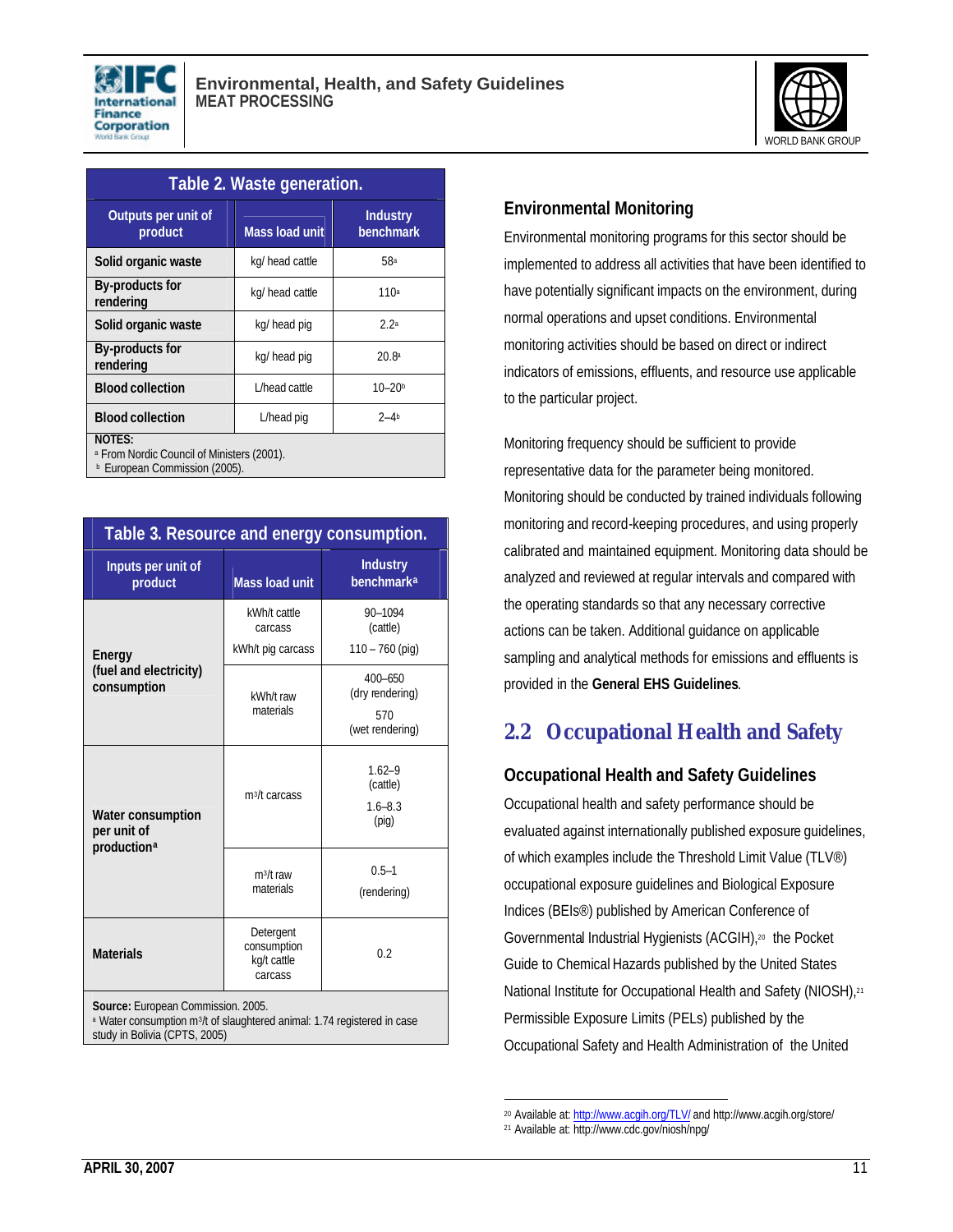



States (OSHA),<sup>22</sup> Indicative Occupational Exposure Limit Values published by European Union member states,<sup>23</sup> or other similar sources.

#### **Accident and Fatality Rates**

Projects should try to reduce the number of accidents among project workers (whether directly employed or subcontracted) to a rate of zero, especially accidents that could result in lost work time, different levels of disability, or even fatalities. Facility rates may be benchmarked against the performance of facilities in this sector in developed countries through consultation with published sources (e.g. US Bureau of Labor Statistics and UK Health and Safety Executive)<sup>24</sup>.

#### **Occupational Health and Safety Monitoring**

The working environment should be monitored for occupational hazards relevant to the specific project. Monitoring should be designed and implemented by accredited professionals<sup>25</sup> as part of an occupational health and safety monitoring program. Facilities should also maintain a record of occupational accidents and diseases and dangerous occurrences and accidents. Additional guidance on occupational health and safety monitoring programs is provided in the **General EHS Guidelines**.

l

<sup>22</sup> Available at:

http://www.osha.gov/pls/oshaweb/owadisp.show\_document?p\_table=STANDAR DS&p\_id=9992

<sup>23</sup> Available at: http://europe.osha.eu.int/good\_practice/risks/ds/oel/

<sup>24</sup> Available at: http://www.bls.gov/iif/ and

http://www.hse.gov.uk/statistics/index.htm

<sup>&</sup>lt;sup>25</sup> Accredited professionals may include certified industrial hygienists, registered occupational hygienists, or certified safety professionals or their equivalent.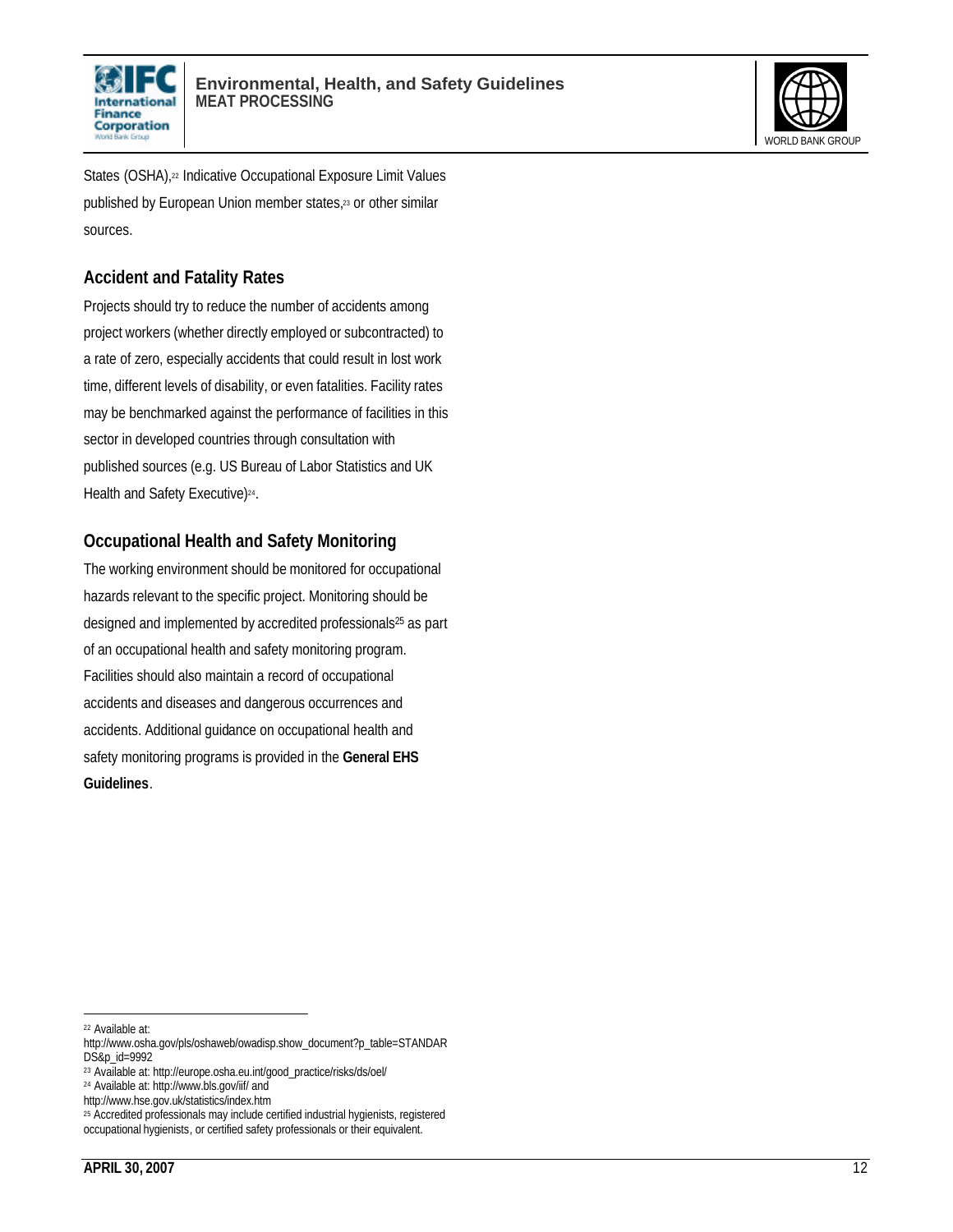



### **3.0 References and Additional Sources**

Arbejdstilsynet. 2005. Anmeldte arbejdsbetingede lidelser 1999-2000. Årsopgørelse 2004. Copenhagen: Arbejdstilsynet. (Reported accumulated occupational disease 1999-2004. Annual report 2004). Available at http://www.at.dk/graphics/at/07-Arbejdsmiljoe-i-tal/02-Arbejdsskader/Aarsopgoerelser/Anmeldte-arbejdsbetingede-lidelser-2004.pdf

Centro de Promoción de Tecnologías Sostenibles (CPTS). 2005. Guía Técnica de Producción Más Limpia para Mataderos de Bovinos. (Cleaner technology guidelines for slaughterhouses). Bolivia: CPTS. Available at www.cpts.org

Danish Environmental Protection Agency (EPA) 2001. Renere Teknologi på svine- og kreaturslagterier - Resumé-rapport -Arbejdsrapport fra Miljøstyrelsen nr. 9, 2001. (Cleaner Technology In Porcine And Bovine Slaughterhouses). Copenhagen: Miljøstyrelsen. Danish EPA. Available at http://www.mst.dk/udgiv/Publikationer/2001/87-7944-528-4/html/default.htm

European Commission (EC). 2005. Integrated Pollution Prevention And Control, Reference Document On Best Available Techniques In The Slaughterhouses And Animal By-Product Industries. BREF, European Commission, May 2005. Adopted final BREF. Seville: EC. Available at http://eippcb.jrc.es/pages/FActivities.htm

European Commission (EC). 2003. Integrated Pollution Prevention And Control, Reference Document On Best Available Techniques In The Slaughterhouses And Animal By-Product Industries. BREF, European Commission, November 2003. Draft document. Seville: EC. Available at http://www.bvt.umweltbundesamt.de/archiv-e/esslaughterhouses and http://www.bvt.umweltbundesamt.de/kurzue.htm

European Commission (EC). 2005. Integrated Pollution Prevention And Control, Reference Document On Best Available Techniques In The Slaughterhouses And Animal By-Product Industries. BREF, European Commission, May 2005. Adopted final BREF. Seville: EC. Available at http://eippcb.jrc.es/pages/FActivities.htm

European Community (EC). 1996. Council Directive 96/61/EC of 24 September 1996 Concerning Integrated P And Control (IPPC). Brussels: EC. Available at http://europa.eu.int/comm/environment/ippc/index.htm Consolidated: http://europa.eu.int/eur-lex/en/consleg/pdf/1996/en\_1996L0061\_do\_001.pdf

European Community (EC). 2002. Regulation (EC) no 1774/2002 Of The European Parliament And Of The Council Of 3 October 2002 Laying Down Health Rules Concerning Animal By-products Not Intended For Human Consumption. Brussels: . Available at www.europa.eu.int/eurlex/en/consleg/pdf/2002/en\_2002R1774\_do\_001.pdf

European Community. 1991. European Council Directive 91/497/EEC of 29 July 1991 Aamending And Consolidating Directive 64/433/EEC On Health Problems Affecting Intra-community Trade In Fresh T Extend It To The Production And Marketing Of Fresh Meat. Brussels: EEC. Available at www.europa.eu.int/eurlex/en/consleg/pdf/1991/en\_1991L0497\_do\_001.pdf

Food and Agriculture Organization (FAO)and World Health Organization (WHO).1962–2005. "Codex Alimentarius". Geneva: FAO and WHO. Available at http://www.codexalimentarius.net/web/index\_en.jsp

Health Canada 2004. Fact Sheet: Specified Risk Materials. Ottawa: Health Canada. Available at: www.hc-sc.gc.ca/ahc-asc/media/nr-cp/2003/bseesb\_bk1\_e.html

Health and Safety Commission (HSC) 2005a. United Kingdom. Rates of Reported Fatal Injury To Workers, Nonfatal Injuries To Employees, And LFS Rates Of Reportable Injury To Workers In Manufacturing. London: National Statistics. Available at http://www.hse.gov.uk/statistics/industry/manufacturingld1.htm#notes

Health and Safety Commission (HSC). 2005b. Health and Safety Statistics 2004/05. London: HSC. Available on page 21 http://www.hse.gov.uk/statistics/overall/hssh0405.pdf

Health and Safety Commission (HSC) 2005c. United Kingdom. StatisticsOf Fatal Injuries 2004/05. Fatal Injuries To Workers In Manufacturing. London: HSC. Available on page 7 www.hse.gov.uk/statistics/overall/fatl0405.pdf

Irish Environmental Protection Agency. 2004. IPC Guidance Note On Storage And Transfer Of Materials For Scheduled Activities. Wexford: Irish EPA. Available at www.epa.ie

Irish Environmental Protection Agency. 1996a. BATNEEC Guidance Note For The Slaughter Of Animals. Wexford: Irish EPA. Available at http://www.epa.ie/Licensing/IPPCLicensing/BATNEECGuidanceNotes/FileUploa d,585,en.DOC

Irish Environmental Protection Agency. 1996b. BATNEEC Guidance Note For The Rendering Of Animal By-Products. Wexford: Irish EPA. Available at http://www.epa.ie/Licensing/IPPCLicensing/BATNEECGuidanceNotes/

Irish Environmental Protection Agency. 1996c. BATNEEC Guidance Note For The Rendering Of Animal By-Products. Wexford: Irish EPA. Available at http://www.epa.ie/Licensing/IPPCLicensing/BATNEECGuidanceNotes/

India Environmental Protection Agency. 1998. LIQUID EFFLUENT STANDARDS - Category: 52.0 Slaughterhouse, Meat & Seafood Industry. EPA Notification S.O. 64(E), 18 January 1998. Delhi: India EPA. Available at http://www.cpcb.nic.in/standard52.htm

[International Standards Organization. 2005. ISO 20000: 2005: Food Safety Management Systems: Requirements For Any Organization In The Food Chain. Geneva: ISO. Available at http://www.iso.org/iso/en/CatalogueDetailPage.CatalogueDetail?CSNUMBER=3 5466&ICS1=67&ICS2=20&ICS3=

Livestock, Environment and Development Initiative (LEAD). 1996. Management Of Waste From Animal Product Processing. L.A.H.M. Verheijen, D. Wiersema, L.W. Hulshoff Pol, and J. De Wit. International Agriculture Centre, Wageningen, The Netherlands. Study Coordination by FAO, U.S. Agency for International Development, World Bank, and LEAD. Available at

http://www.virtualcentre.org/en/library/CDlibrary/PUBS/X6114E/x6114e00.htm# Contents or www.fao.org/WAIRDOCS/LEAD/X6114E/X6114E00.HTM

México. 1997. Norma oficial mexicana nom-001-ECOL-1996, que establece los limites maximos permisibles de contaminantes en las descargas residuales en aguas y bienes nacionales. Publicada en Diario Oficial de la Federación de fecha 6 de enero de 1997. (Mexican official norm-001-ECOL-1996, which established the maximum permissible limits for contaminants in effluents). Available at

http://www.rolac.unep.mx/deramb/compendio\_legislacion/LegislacionNacionalM exicana/Normas/Areas/NormasSEMARNAT/LIMITES%20MAXIMOS%20PERMI SIBLES%20DE%20CONTAMINANTES%20EN%20LAS%20DESCARGA.pdf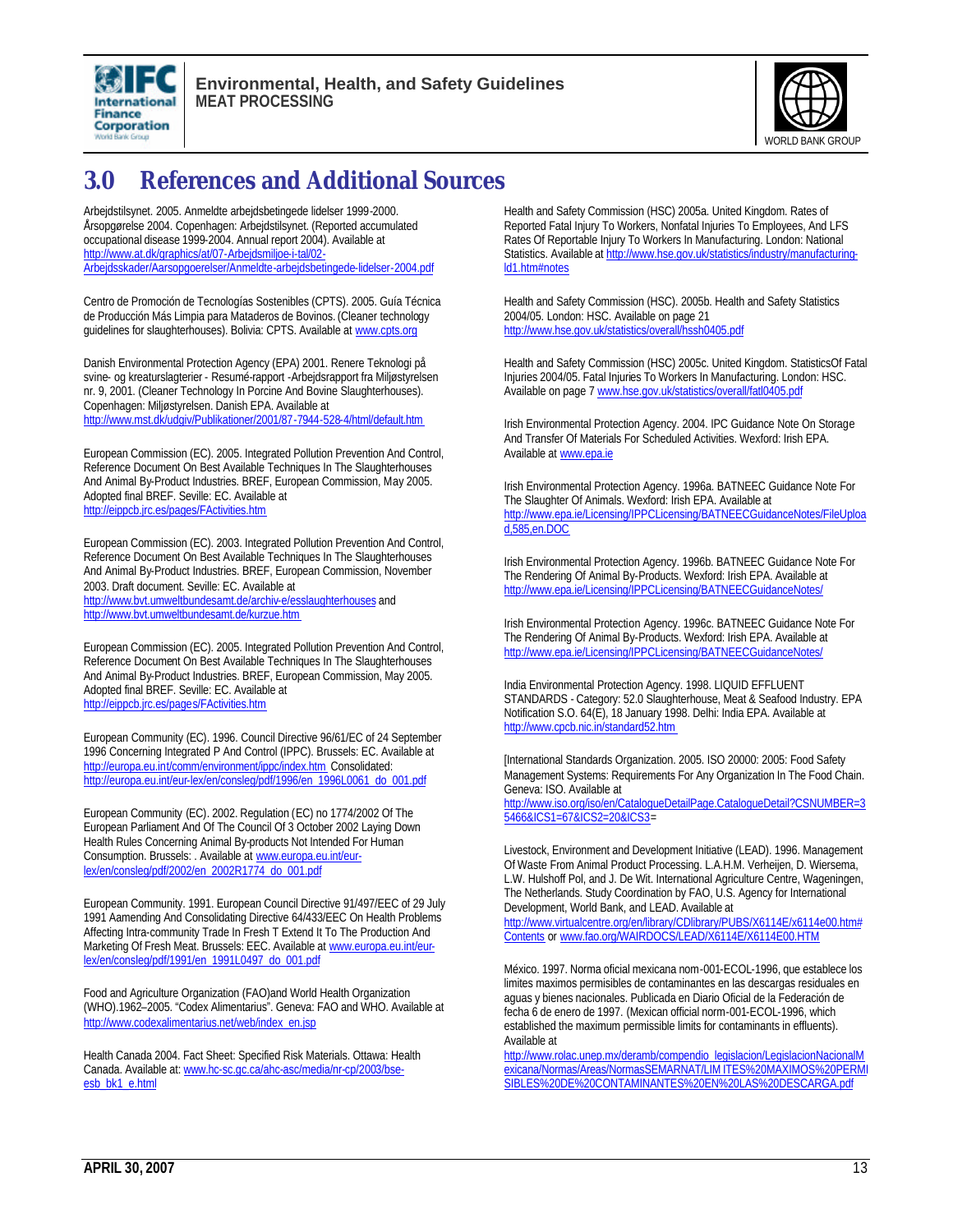



Nordic Council of Ministers. 2001. TemaNord 2001:553, Best Available Techniques (BAT) In Nordic Slaughterhouses. Copenhagen: Nordic Council of Ministers.

Thailand Ministry of Science, Technology and Environment (MOSTE).1996. Industrial Effluent Standard. Notification the Ministry of Science, Technology and Environment, No. 3, B.E.2539 (1996) issued under the Enhancement and Conservation of the National Environmental Quality Act B.E.2535 (1992). Bangkok: MOSTE. Available at http://www.pcd.go.th/info\_serv/en\_reg\_std\_water04.html#s1

UK Environment Agency. 2001. Guidance For The Red Meat Processing (Cattle, Sheep, and Pig) Sector. Sector Guidance Note IPPC S0.01.Bristol: Environment Agency for England and Wales. In cooperation with the Scottish Environmental Protection Agency. Bristol: UK Environmental Agency. Available at http://www.environment-

agency.gov.uk/business/444304/444364/577703/?version=1&lang=\_e and http://publications.environment-agency.gov.uk/pdf/GEHO1205BJZI-e-e.pdf

United Nations Environment Programme (UNEP). 2000. Cleaner Production Assessment In Meat Processing. COWI for UNEP and Danish Environmental Protection Agency. Paris: UNEP. Available at http://www.agrifoodforum.net/publications/guide/index.htm and http://www.agrifoodforum.net/publications/guide/meatquide.zip

U.S. Department of Labor Bureau of Labor Statistics (BLS). 2004a. Industry Injury And Illness Data – 2004. Supplemental News Release Tables. Table SNR05: Incident rate and number of nonfatal occupational injuries by industry, 2004. Washington, D.C.: BLS. Available at http://www.bls.gov/iif/home.htm and http://www.bls.gov/iif/oshwc/osh/os/ostb1479.pdf

U.S. Department of Labor Bureau of Labor Statistics (BLS). 2004b. Census Of Fatal Occupational Injuries Charts, 1992-2004. Number and rate of fatal occupational injuries by private industry sector, 2004. (Table page 10). Washington, D.C.: BLS. Available at http://www.bls.gov/iif/oshwc/cfoi/cfch0003.pdf

US Environmental Protection Agency (EPA). 2004a. Technical Development Document For The Final Effluent Limitations Guidelines And Standards For The Meat And Poultry Products Point Source Category (40 CFR 432) Volume 2 of 4. EPA – 821-R-04-011. Washington, D.C.: U.S. EPA. Available at http://www.epa.gov/waterscience/guide/mpp/tdd/vol2.pdf http://www.epa.gov/waterscience/guide/mpp/

US EPA. 2004b. Effluent Limitations Guidelines And New Source Performance Standards For The Meat And Poultry Products Point Source Category. (40 CFR 432) Federal Register: September 8, 2004. Washington, D.C.: U.S. EPA. Available at http://www.epa.gov/fedrgstr/EPA-WATER/2004/September/Day-08/w12017.htm (Introduction to Clean Water Act: http://www.epa.gov/region5/water/cwa.htm)

US EPA. 2004c. Technical Development Document For The Final Effluent Limitations Guidelines And Standards For The Meat And Poultry Products Point Source Category (40 CFR 432) Volume 2 of 4. EPA – 821-R-04-011. Washington, DC: US EPA. Available at http://www.epa.gov/waterscience/guide/mpp/tdd/vol2.pdf http://www.epa.gov/waterscience/guide/mpp/ (Volume 1: http://www.epa.gov/waterscience/guide/mpp/tdd/vol1.pdf)

Water Environment Federation. 2005. Standard Methods For The Examination Of Water And Wastewater, 21st Edition. American Public Health Association (APHA), American Water Works Association (AWWA), and Water Environment Federation (WEF). Available at www.standardmethods.org

Waste Reduction Resource Center. 2005. The Meat Processing Topic Hub.™ Raleigh Water Reduction Resource Center. Available at http://wrrc.p2pays.org/p2rx/subsection.cfm?hub=449&subsec=15&nav=15&CFI D=128311&CFTOKEN=14135054 and http://wrrc.p2pays.org/p2rx/toc.cfm?hub=449&subsec=7&nav=7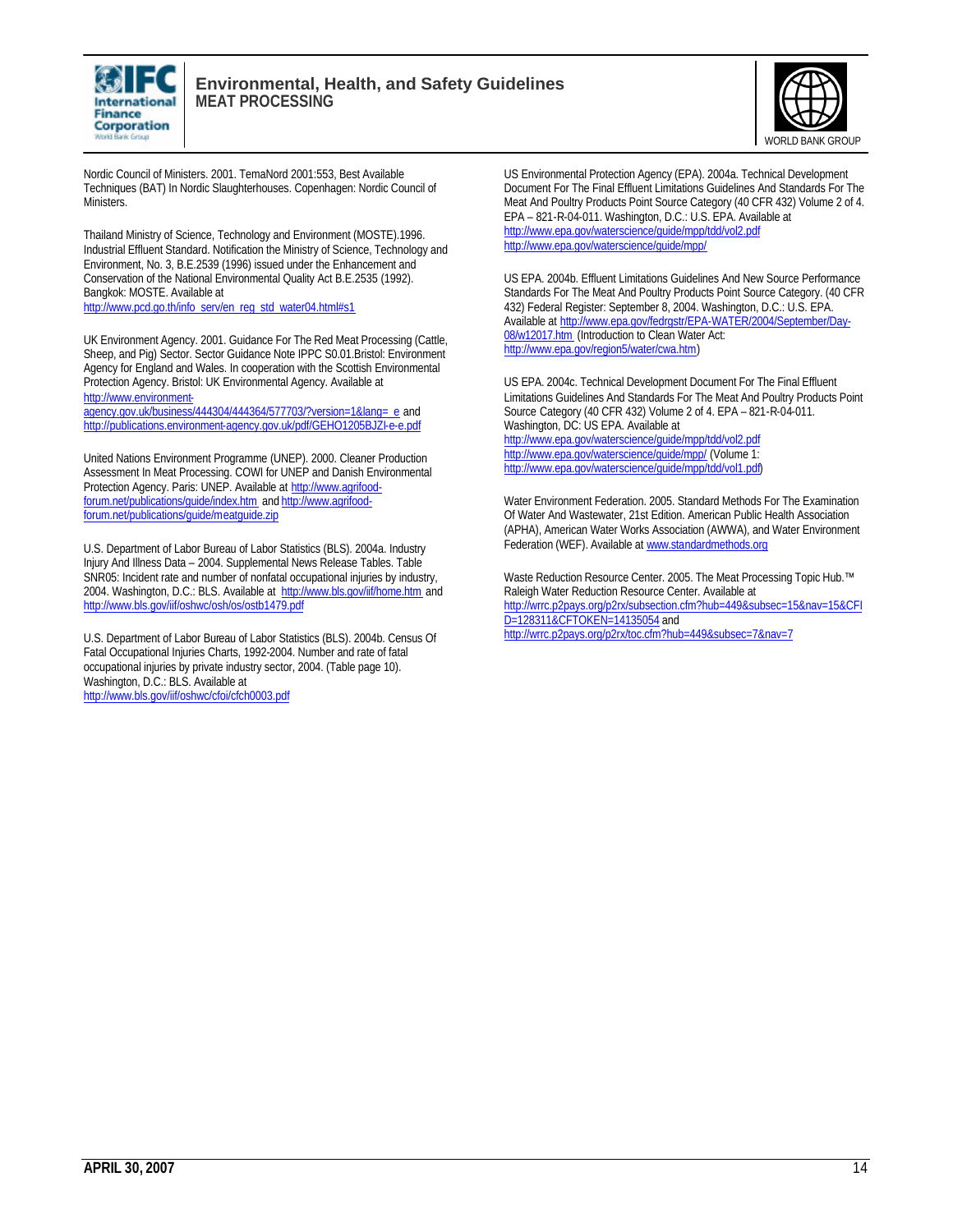



## **Annex A: General Description of Industry Activities**

Meat processing facilities slaughter cattle and pigs and sell the carcasses directly or for further processing into meat products. In some slaughterhouses, inedible and discarded remains are rendered into by-products. Meat processing facilities are typically located outside of, or on the outskirts of, urban centers, allowing proximity to markets while reducing potential disturbance to neighbors. The trends in the sector and market are toward larger units, increased focus on product safety and animal welfare, improved food quality, increased levels of processing, and improved working conditions. Bovine and porcine slaughter differs mainly in the treatment of the animal hides or skin. While the hides are typically removed from the cattle carcasses and sold to tanneries, pig carcasses are normally processed with their skin. Slaughterhouses usually have separate bovine and porcine production lines. As the simplified process diagram illustrates, various operations are performed in bovine and porcine slaughter.

#### **Stunning, Sticking, and Bleeding**

Cattle are individually led into the stunning box where they are stunned (e.g. with a bolt pistol or other method. The immobilized cattle are unloaded from the box and hung from an overhead rail by the hind legs. They are then stuck to bleed over a collection trough. The blood may be stored in a refrigerated storage tank and / or processed on location. Pigs are stunned with either CO<sub>2</sub> anesthetization or with electric stunning (a captive bolt pistol might alternatively be applied). The immobilized pigs are hung from an overhead rail by the hind leg / rear toe and then stuck to bleed over a collection trough.

#### **Hide Removal / Decapitation (Bovine) and Scalding / Dehairing (Pigs)**

Following bleeding of the bovine animal, the hooves, tail, udder / testicles, head, and (sometimes) forelegs are removed. Cattle hide is removed from the animal either manually or

mechanically. The hides are washed and preserved by cooling or adding salt or other bacteriostatic compounds before transport to the tannery.

Following bleeding of pig carcasses, they are immersed in the scalding tank (60°C) for about 3 to 6 minutes to facilitate the removal of the bristles and to loosen the toenails. In the dehairing machine, the bristles, outer skin layer, and toenails are removed by a number of rotating rollers that brush or scrape the surface of the carcasses. The pig carcass is then transferred to the singeing oven where it is exposed to temperatures of 900°C to 1,000°C for 5 to 15 seconds to eliminate residual hair and micro-organisms and to induce a firmer skin texture. After singeing, the carcass is cooled by showering with cold water. If pig meat is used to produce bacon, a heavier singe is applied and the rind is passed through a black-scraping machine to clean / polish the skin. Slaughterhouses may employ a flaying process to skin the pig carcasses after they are washed (with the minimum amount of water without compromising food hygiene safety) and dried, instead of using the scalding and dehairing procedure described above. Cleaning methods which utilize water should consider the potential for carcass contamination if the water quality is not carefully monitored as well as potential for significant water consumption if water conservation precautions are not incorporated. Food safety should be the overriding concern when considering issues of water consumption and conservation.

#### **Evisceration and preparation**

The pig carcasses enter the 'clean slaughter line' for evisceration, during which the stomach, intestines, and pluck set (e.g. heart, lungs and trachea) are removed and transported to separate rooms for further treatment. The carcass is split, cleaned, weighed, inspected, and classified. The evisceration of the cattle carcass includes opening of the carcass at the belly